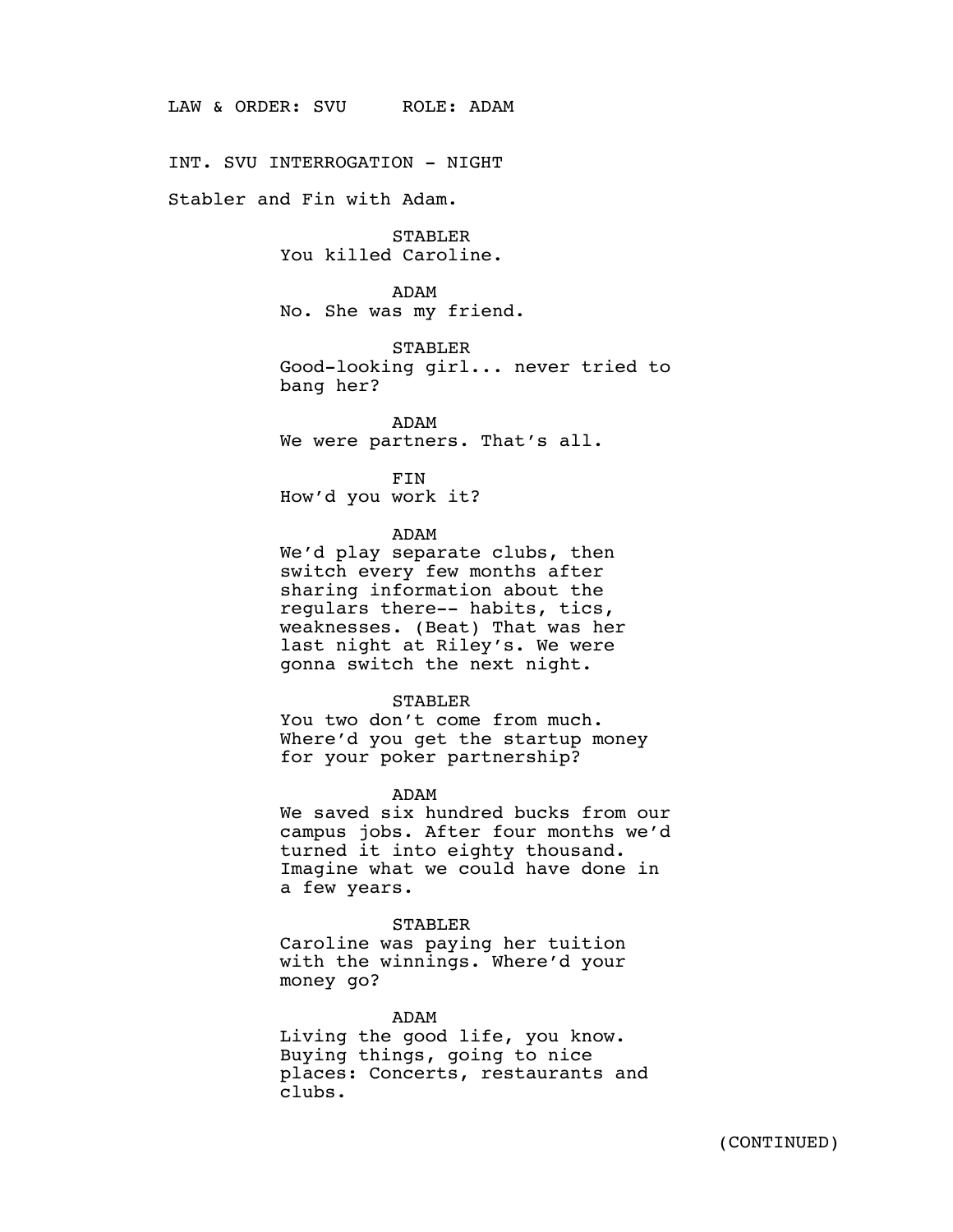FIN You spent all that money on nightlife?

#### ADAM

Going to college isn't just about the education. It's about making connections. I can't make the right friends with a rusted bike and a job in the cafeteria.

### STABLER

Then they're probably not the right friends.

### ADAM

I'm not going back to LaGrange to work in the warehouse with my dad. I want to be here.

FIN

What's stopping you?

ADAM

City kids don't look at you unless you're rich. Only way to roll with them is to spend money like they do.

#### STABLER

The debt would cut off your stream of new income. That's why you killed her.

FIN Hundred and fifty grand in the hole, no more living the high life.

# ADAM

Do you have any idea what it's like to come from nothing and go to school with kids who have everything? These jobs we work in the cafeteria, the athletic center, the laundry... poor kids have to serve rich kids just to go to these schools.

#### STABLER

Hudson's not the only college in the country, why not go somewhere else?